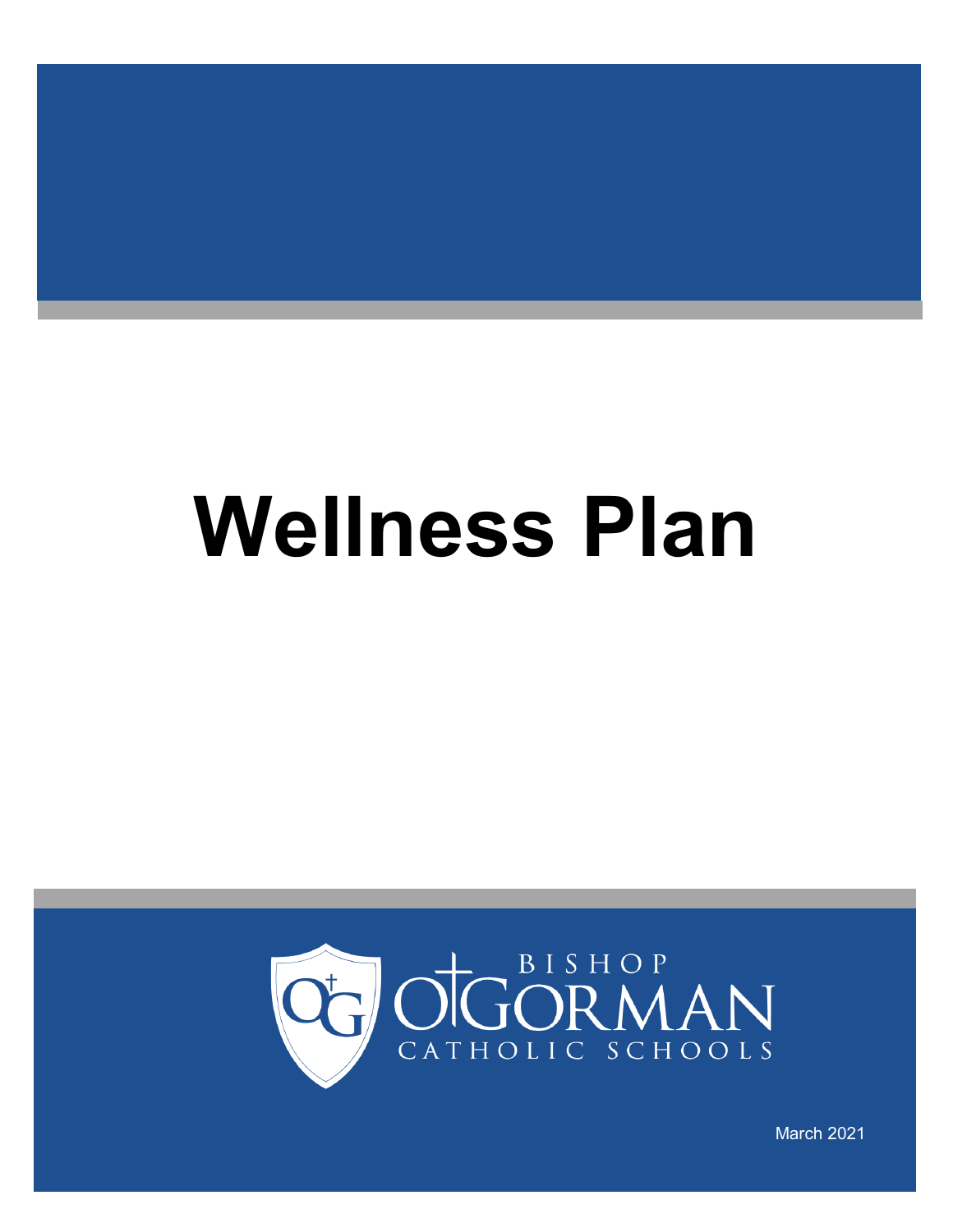# **Table of Contents**

| Wellness Policy Implementation, Monitoring, Accountability, and Community Engagement  4 |  |
|-----------------------------------------------------------------------------------------|--|
|                                                                                         |  |
|                                                                                         |  |
|                                                                                         |  |
|                                                                                         |  |
|                                                                                         |  |
|                                                                                         |  |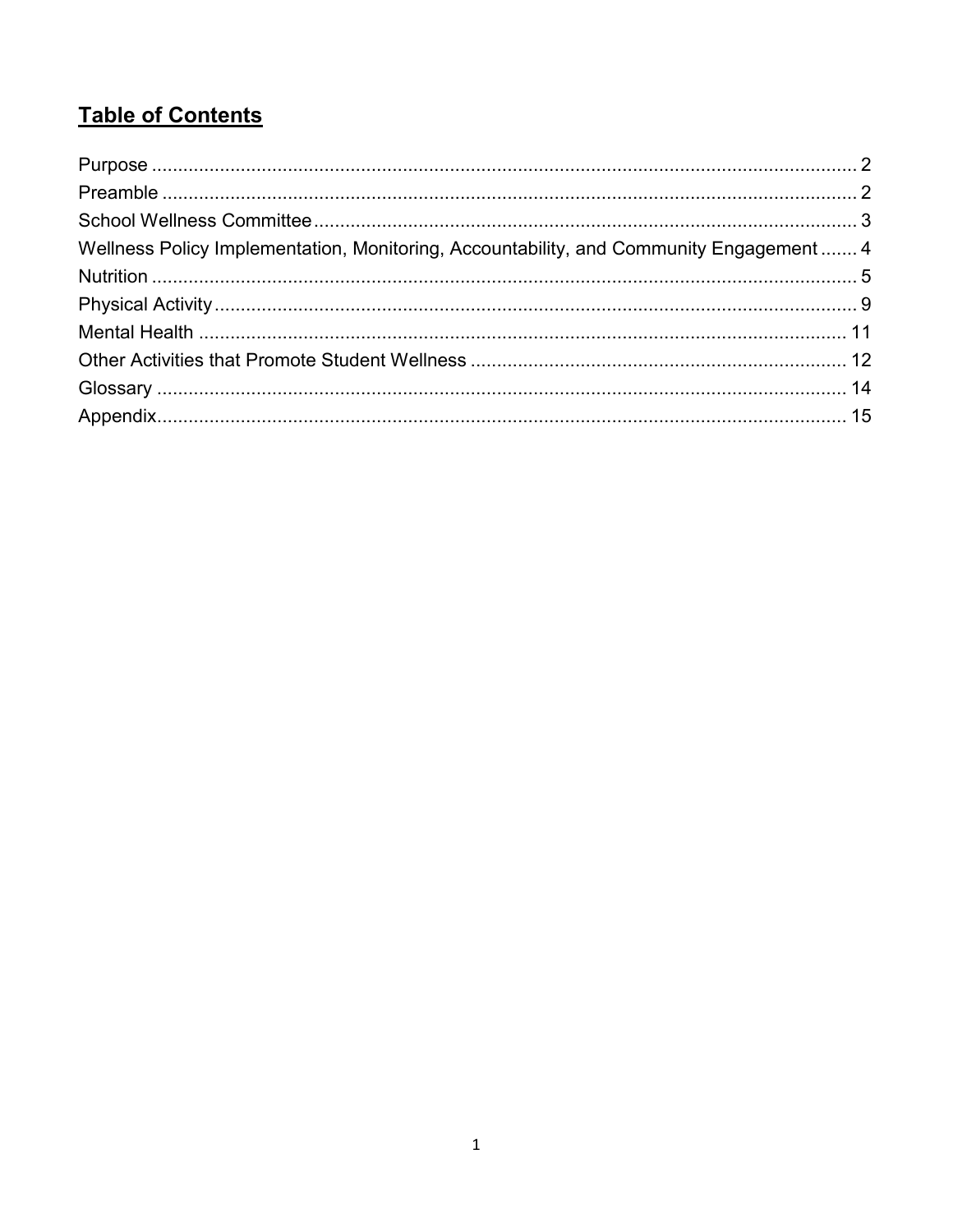# <span id="page-2-0"></span>*Purpose*

In accordance with the *Healthy, Hunger-Free Kids Act of 2010 and the Alliance for a Healthier Generation Model Wellness Policy* updated in 2016, Bishop O'Gorman Catholic Schools developed and implemented the Wellness Plan. *(Reference Bishop O'Gorman Wellness Policy STU:406)*

#### <span id="page-2-1"></span>*Preamble*

Bishop O'Gorman Catholic Schools is committed to the optimal development of every student. The System believes that for students to have the opportunity to achieve personal, academic, developmental, and social success, we need to create positive, safe, and health-promoting learning environments at every level, in every setting, throughout the school year.

Research shows that two components, good nutrition and physical activity before, during, and after the school day, are strongly correlated with positive student outcomes. Conversely, less-than-adequate consumption of specific foods including fruits, vegetables, and dairy products, is associated with lower grades among students. In addition, students who are physically active through active transport to and from school, recess, physical activity breaks, high-quality physical education, and extracurricular activities - do better academically. Finally, there is evidence that adequate hydration is associated with better cognitive performance.

This policy outlines the System's approach to ensuring environments and opportunities for all students to practice healthy eating and physical activity behaviors throughout the school day while minimizing commercial distractions. **Specifically, this policy establishes goals and procedures to ensure that:**

- Students in the System have **access to healthy foods throughout the school day** both through reimbursable school meals and other foods available throughout the school campus - in accordance with Federal and state nutrition standards;
- Students receive quality **health education** that helps them develop lifelong healthy eating behaviors;
- Students have **opportunities to be physically active**;
- Schools engage in **nutrition and physical activity promotion** and other activities that promote student wellness;
- School staff are encouraged and supported to practice healthy nutrition and physical activity behaviors in and out of school;
- The community is engaged in supporting the work of the System in creating continuity between school and other settings for students and staff to practice lifelong healthy habits;
- The System establishes and maintains an infrastructure for **management, oversight, implementation, communication** about and monitoring of the policy and its established goals and objectives.

This policy applies to all students, staff, and schools in the System. Specific measureable goals and outcomes are identified within each section below.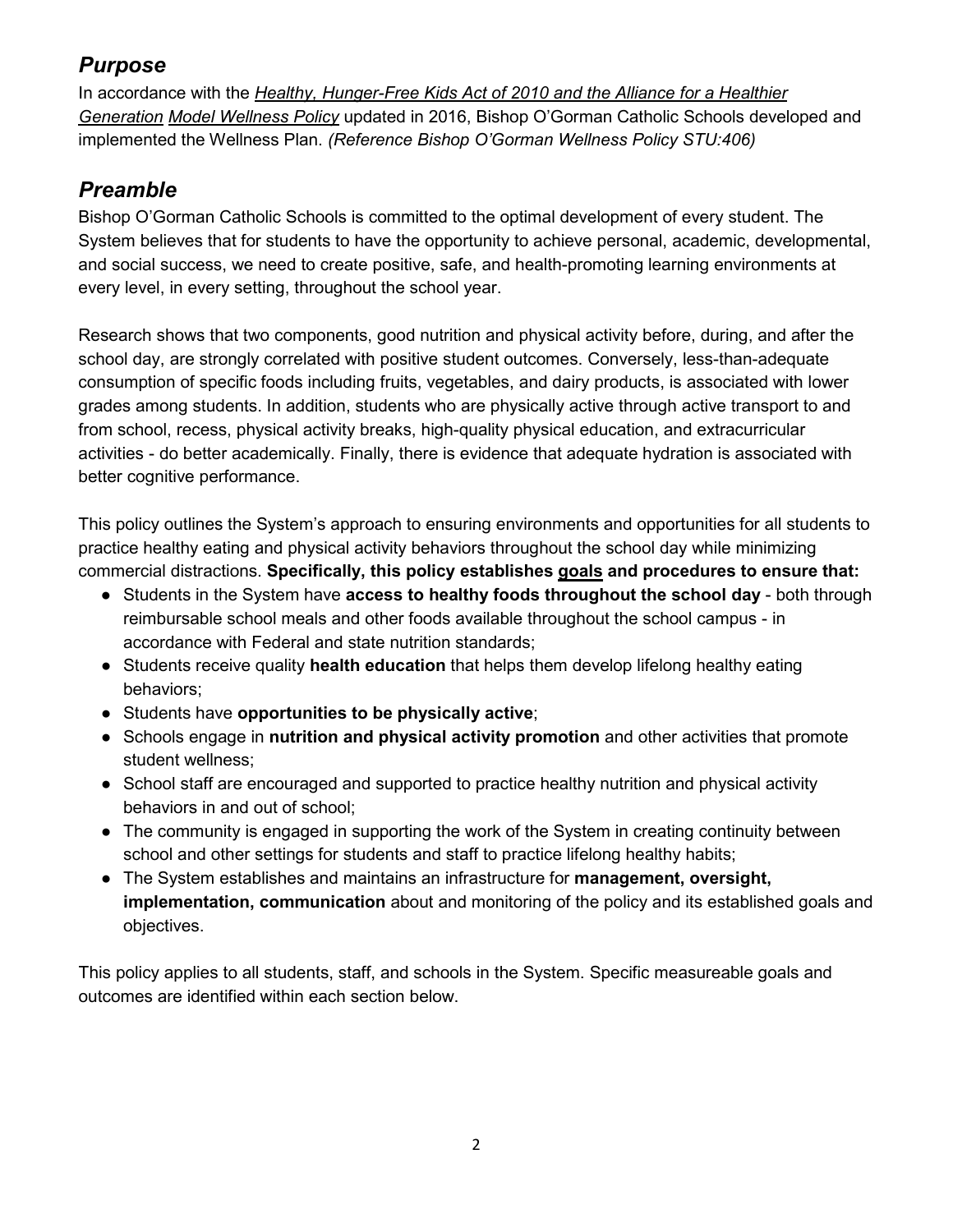#### <span id="page-3-0"></span>**I. School Wellness Committee**

#### *Committee Role and Membership*

The Bishop O'Gorman Catholic Schools Wellness Policy was developed through the efforts and work of a wellness committee. This group included a food service representative, administrators, classroom teachers, nurse, students, school board member, parents, medical professional, and local business representatives. The wellness policy is comprehensive in nature but by no means exhaustive in scope of the goals and expectations.

#### *Leadership*

The President or designee(s) will convene the local wellness committee and facilitate development of and updates to the wellness policy, and will ensure each school's compliance with the policy. **The designated official for oversight is Director of Instruction and Programs.**

#### **Table of membership:**

| <b>Name</b>          | <b>Title/Relationship to the School</b><br>or System | <b>Email Address</b>     |
|----------------------|------------------------------------------------------|--------------------------|
| <b>Brenda Mitzel</b> | Director of Instruction & Programs                   | bmitzel@ogknights.org    |
| Brian Wright         | <b>Food Service Director</b>                         | bwright@ogknights.org    |
| Derek Robey          | <b>Physical Education/Parent</b>                     | drobey@ogknights.org     |
| Kelly Jones          | Counselor/Parent                                     | kjones@ogknights.org     |
| Jenica Haraldson     | <b>Physical Education</b>                            | jheraldson@ogknights.org |
| Jenni Struck         | <b>Admissions Coordinator/Parent</b>                 | jstruck@ogknights.org    |
| Lana White           | <b>Physical Education/Parent</b>                     | lwhite@ogknights.org     |
| Ryan Beier           | <b>Physical Education</b>                            | rbeier@ogknights.org     |
| <b>Julie Kolbeck</b> | Principal/Administrator                              | jkolbeck@ogknights.org   |
| <b>Emily Glatt</b>   | <b>School Nurse</b>                                  | eglatt@ogknights.org     |
| Denise Richards      | <b>Physical Education</b>                            | drichards@ogknights.org  |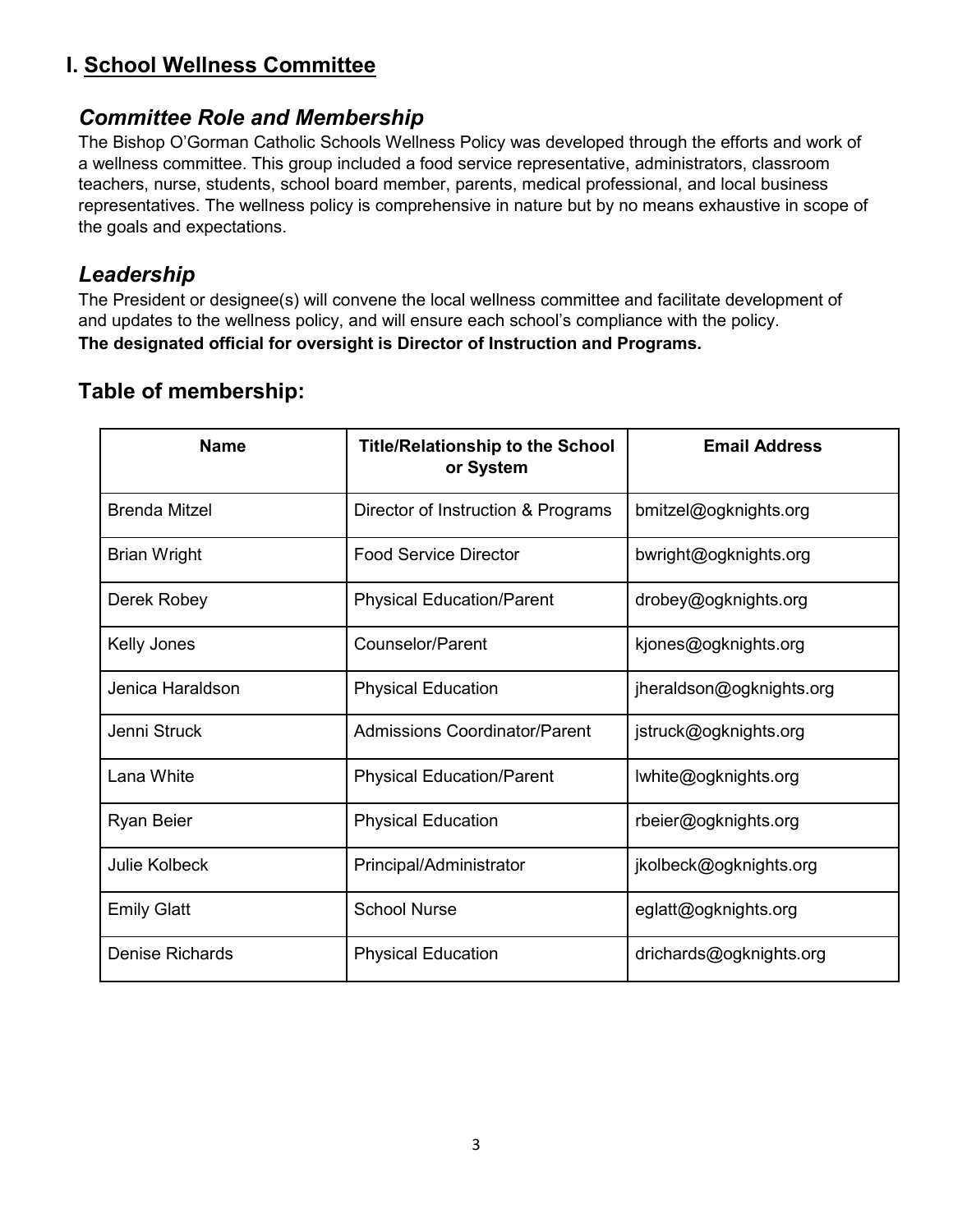# <span id="page-4-0"></span>**II. Wellness Policy Implementation, Monitoring, Accountability, and Community Engagement**

#### *Recordkeeping*

The System will retain records to document compliance with the requirements of the wellness policy at the System's Central Office and on an electronic drive for three years past the current year.

#### *Annual Notification of Plan*

The System will actively inform families and the public each year of basic information about this policy, including its content, any updates to the policy, and implementation status. The System will make this information available via the system website and/or system-wide communications. The System will provide as much information as possible about the school nutrition environment. Annually, the System will also publicize the name and contact information of the System/school officials leading and coordinating the committee, as well as information on how the public can get involved with the school wellness committee.

# *Triennial Progress Assessments*

At least once every three years, the System will evaluate compliance with the wellness policy to assess the implementation of the policy and include:

- The extent to which schools under the jurisdiction of the System are in compliance with the wellness policy;
- A description of the progress made in attaining the goals of the System's wellness policy.

The position/person responsible for managing the triennial assessment and contact information is the Director of Instruction and Programs.

# *Revisions and Updating the Policy*

The local wellness committee will update or modify the wellness policy based on the results of the triennial assessments and/or as System priorities change; community needs change; wellness goals are met; new health science, information, and technology emerges; and new Federal or state guidance or standards are issued. **The wellness policy will be assessed and updated as indicated at least every three years.**

#### *Community Involvement, Outreach, and Communications*

The System is committed to being responsive to community input, which begins with awareness of the wellness policy. The System will inform parents of the improvements that have been made to school meals and compliance with school meal standards, availability of child nutrition programs and how to apply, and a description of and compliance with Smart Snacks in School nutrition standards. The System will use electronic mechanisms, such as email or displaying notices on the system's website, as well as non-electronic mechanisms, such as newsletters, presentations to parents, or sending information home to parents, to ensure that all families are actively notified of the content of, implementation of, and updates to the wellness policy, as well as how to get involved and support the policy.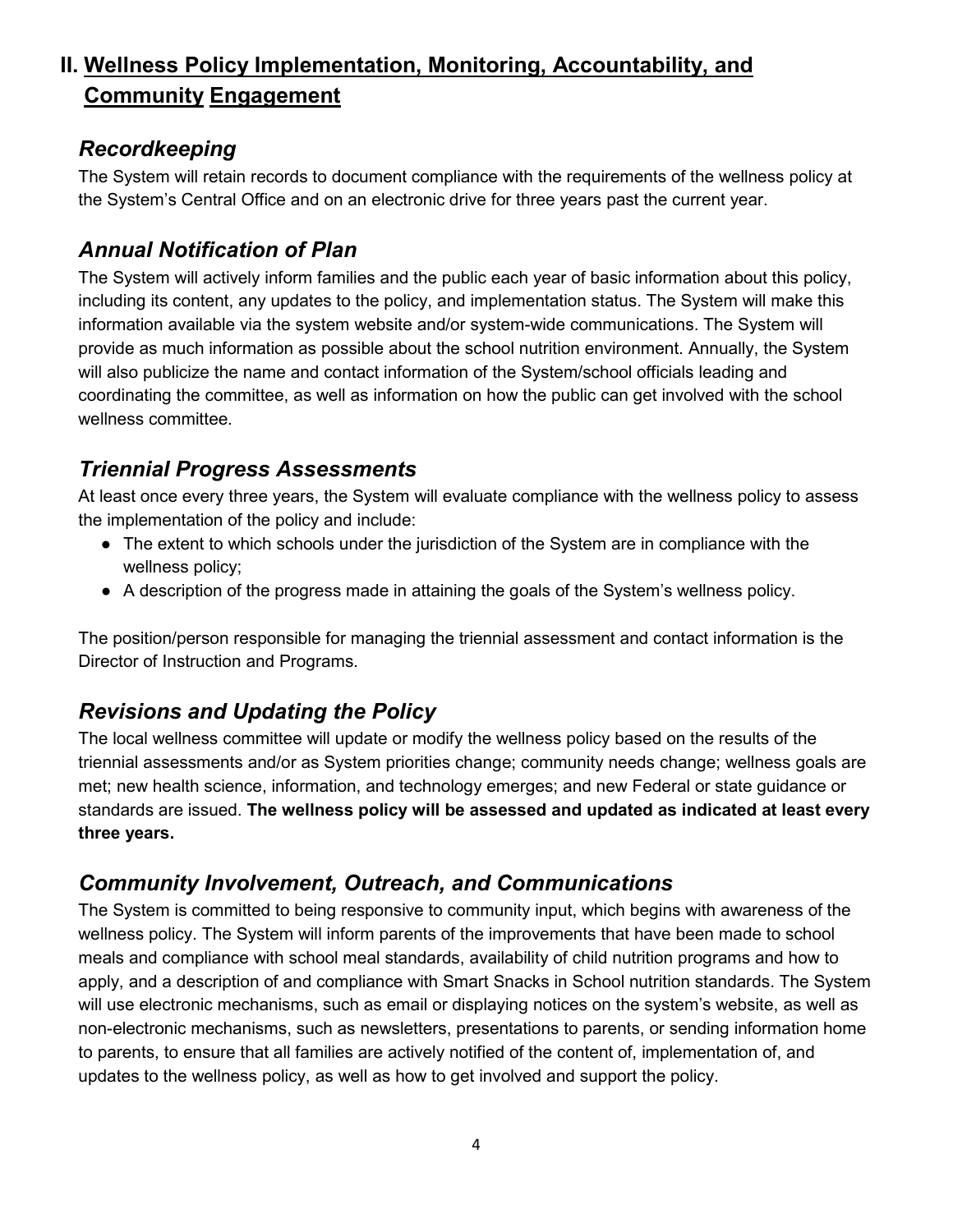#### **III. Plan**

The wellness plan formalizes the role that the Bishop O'Gorman Catholic Schools play in improving and sustaining the health and well-being of children. Living a healthy lifestyle and maintaining a healthy weight requires a combination of healthy food choices, knowledge of nutrition, and appropriate amounts of physical activity. The Bishop O'Gorman Catholic Schools, along with our parents and the community, are working together to insure that coordinated efforts are sustained for optimal success.

The Bishop O' Gorman Catholic Schools Wellness Plan addresses four key components:

- 1. Nutrition
- 2. Physical activity
- 3. Mental Health
- 4. Other activities that promote student wellness

# <span id="page-5-0"></span>**IV. Nutrition**

# *School Meals*

Our school system is committed to serving healthy meals to children, with plenty of fruit, vegetables, whole grains, and fat-free and low-fat milk; that are moderate in sodium, low in saturated fat, and have zero grams *trans* fat per serving (nutrition label or manufacturer's specification); and to meeting the nutrition needs of school children within their calorie requirements. The school meal programs aim to improve the diet and health of school children, help mitigate childhood obesity, model healthy eating to support the development of lifelong healthy eating patterns, and support healthy choices while accommodating cultural food preferences and special dietary needs.

All schools within the System participate in USDA child nutrition programs, including the National School Lunch Program (NSLP). All schools within the System are committed to offering school meals through the NSLP that:

- Are accessible to all students;
- Are appealing and attractive to children;
- Are served in clean and pleasant settings;
- Meet or exceed current nutrition requirements established by local, state, and Federal statutes and regulations. (The System offers reimbursable school meals that meet USDA nutrition standards.)
- Promote healthy food and beverage choices, such as one or more of the following:
	- Whole fruit options.
	- Sliced or cut fruit is available daily.
	- Daily fruit options are displayed in a location in the line of sight and reach of students.
	- All available vegetable options have been given creative or descriptive names.
- All staff members, especially those serving, have been trained to politely prompt students to select and consume the daily vegetable options with their meal.
- Student surveys and taste testing opportunities are used to inform menu development, dining space decor, and promotional ideas.
- Menus are posted to inform students meal options.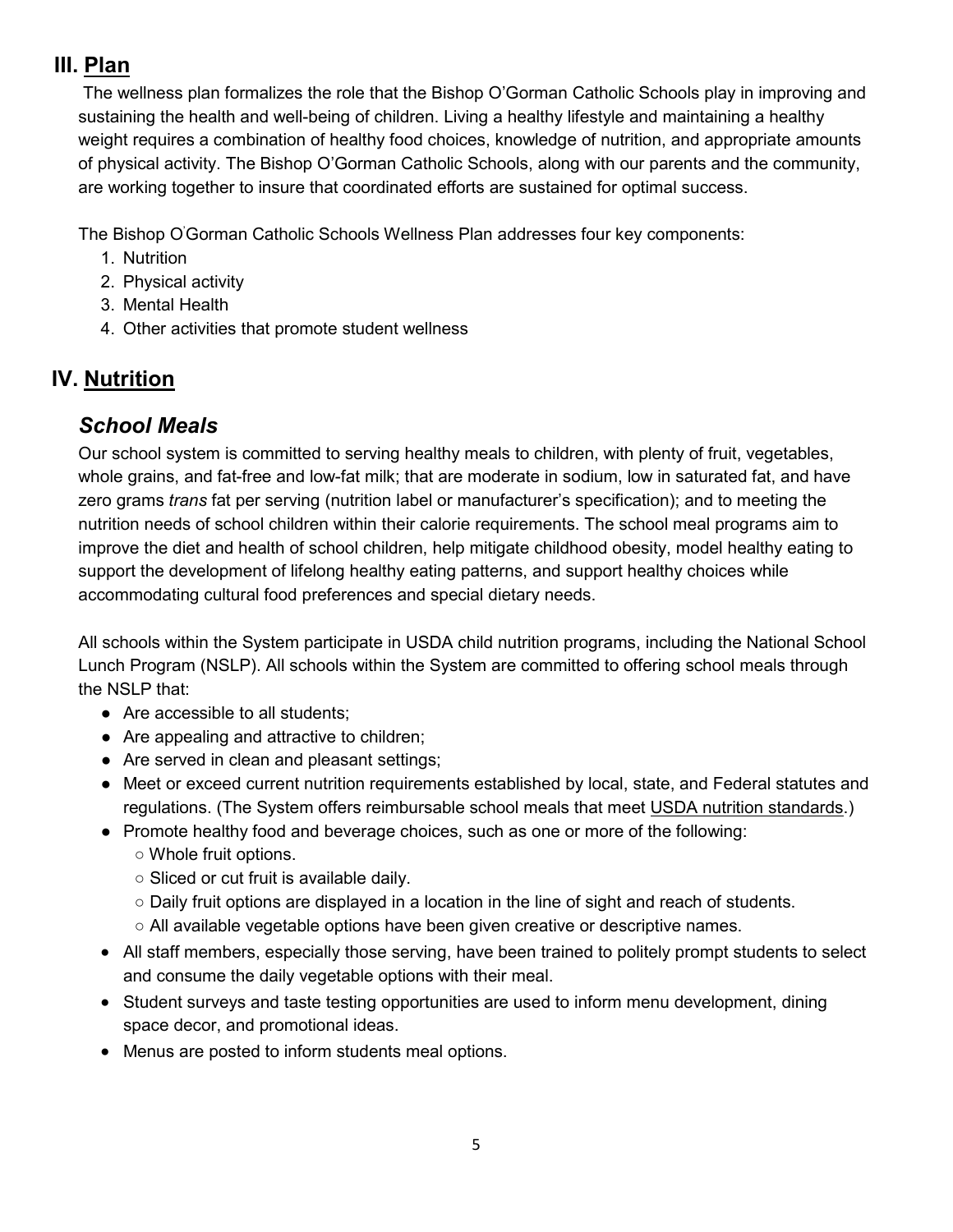#### *Staff Qualification and Professional Development*

All school nutrition program directors, managers, and staff will meet or exceed hiring and annual continuing education/training requirements in the USDA professional standards for child nutrition professionals.

#### *Water*

To promote hydration, free, safe, unflavored drinking water will be available to all students throughout the school day\* and throughout every school campus\* ("school campus" and "school day" are defined in the glossary). The System will make drinking water available where school meals are served during meal times.

#### *Competitive Foods and Beverages*

The System is committed to ensuring that all foods and beverages sold to students on the school campus\* during the school day\* support healthy eating. The foods and beverages sold and served outside of the school meal programs (e.g., "competitive" foods and beverages) will meet the USDA Smart Snacks in School nutrition standards, at a minimum. Smart Snacks aim to improve student health and well-being, increase consumption of healthful foods during the school day, and create an environment that reinforces the development of healthy eating habits. A summary of the standards and information, as well as a Guide to Smart Snacks in Schools are available at:

[http://www.fns.usda.gov/healthierschoolday/tools-schools-smart-snacks.](http://www.fns.usda.gov/healthierschoolday/tools-schools-smart-snacks) 

To support healthy food choices and improve student health and well-being, all foods and beverages outside the reimbursable school meal programs that are sold to students on the school campus\* during the school day\* will meet or exceed the USDA Smart Snacks nutrition standards. These standards will apply in all locations and through all services where foods and beverages are sold, which may include, but are not limited to, à la carte options in cafeterias, vending machines, school stores, and snack or food carts.

# *USDA Smart Snacks in School - "All Foods Sold in Schools" Standards*

The Healthy Hunger-Free Kids Act of 2010 directed the USDA to establish science-based nutrition standards for all foods and beverages sold to students in school during the school day. The new Smart Snacks in School nutrition standards will help schools to make the healthy choice the easy choice by offering students more of the foods and beverages we should be encouraging - whole grains, fruit and vegetables, leaner protein, low-fat dairy, while limiting foods with too much sugar, fat and salt.

# **Nutrition Guidelines**

Any food sold in schools must:

- Be a "whole grain-rich" grain product; or
- Have as the first ingredient a fruit, a vegetable, a dairy product, or a protein food; or
- Be a combination food that contains at least  $\frac{1}{4}$  cup of fruit and/or vegetable; or
- Contain 10% of the Daily Value (DV) of one of the nutrients of public health concern in the 2010 **Dietary**

Guidelines for Americans (calcium, potassium, vitamin D, or dietary fiber).\*

Foods must also meet several nutrient requirements: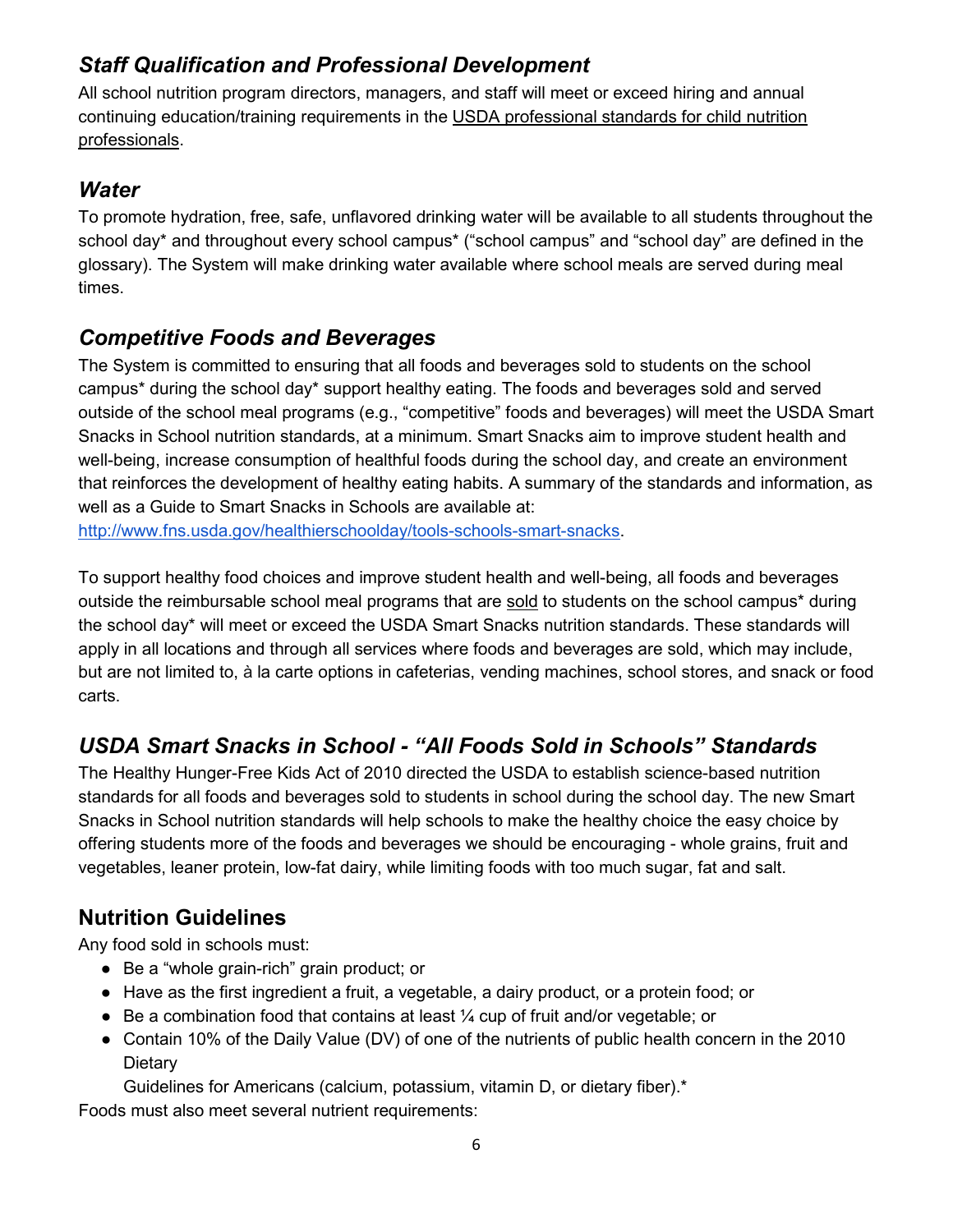- Calorie limits:
	- o Snack items: ≤ 200 calories
	- o Entree items: ≤ 350 calories
- Sodium limits:
	- o Snack items: ≤ 230 mg\*\*
	- o Entree items: ≤ 480 mg
- Fat limits:
	- o Total fat: ≤ 35% of calories
	- o Saturated fat: < 10% of calories
	- o Trans fat: zero grams
- Sugar limit:
	- $\circ$   $\leq$  35% of weight from total sugars in foods

\*On July 1, 2016, foods may not qualify using the 10% DV criteria. \*\*On July 1, 2016, snack items must contain ≤ 200 mg sodium per item

# **Nutrition Standards for Beverages**

All schools may sell:

- Plain water (with or without carbonation)
- Unflavored low fat milk
- Unflavored or flavored fat free milk and milk alternatives permitted by the National School Lunch Program (NSLP)
- 100% fruit or vegetable juice
- 100% fruit or vegetable juice diluted with water (with or without carbonation), and no added sweeteners.

Elementary schools may sell up to 8-ounce portions, while middle schools and high schools may sell up to 12 ounce portions of milk and juice. There is no portion size limit for plain water.

Beyond this, the standards allow additional "no calorie" and "lower calorie" beverage options for high school students.

- No more than 20-ounce portions of
	- $\circ$  Calorie-free, flavored water (with or without carbonation);
	- $\circ$  Other flavored and/or carbonated beverages that are labeled to contain  $\leq$  5 calories per 8 fluid ounces or < 10 calories per 20 fluid ounces.
- No more than 12-ounce portions of
	- $\circ$  Beverages with  $\leq$  calories per 8 fluid ounces, or  $\leq$  60 calories per 12 fluid ounces

# *Fundraising*

- Foods and beverages that meet or exceed the USDA Smart Snacks in Schools nutrition standards may be sold through fundraisers on the school campus\* during the school day\*. See Appendix for a list of fundraising ideas.
- The sale of food items that meet nutrition requirements at fundraisers are not limited in any way under the standards
- The standards do not apply during non-school hours, on weekends and at off-campus fundraising events
- The standards provide a special exemption for infrequent fundraisers that do not meet the nutrition standards. State agencies may determine the frequency with which fundraising activities take place that allow the sale of food and beverage items that do not meet the nutrition standards.

# *Nutrition Promotion*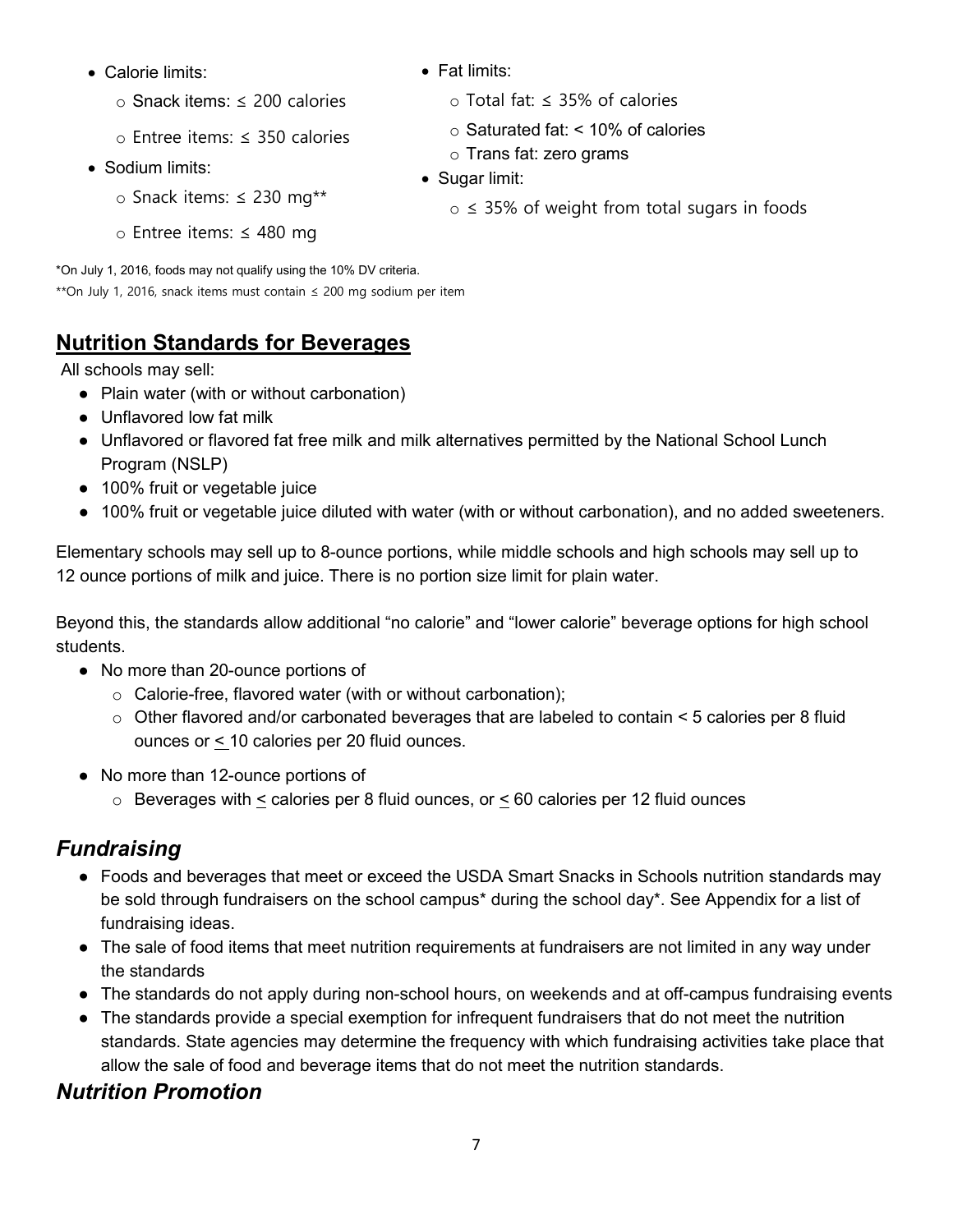Nutrition promotion and education positively influence lifelong eating behaviors by using evidence-based techniques and nutrition messages, and by creating food environments that encourage healthy nutrition choices and encourage participation in school meal programs.

The System will promote healthy food and beverage choices for all students throughout the school campus, as well as encourage participation in school meal programs. This promotion will occur through at least:

- Implementing healthy food promotion techniques through the school meal programs
- Ensuring 100% of foods and beverages sold to students meet the USDA Smart Snacks in School nutrition standards.

#### *Celebrations and Rewards*

- 1. Classroom snacks brought by parents should align with Smart Snack nutrition guidelines. The System will provide to parents a list of foods and beverages that meet Smart Snacks nutrition standards (see appendix)
- 2. Foods and beverages will not be used as a reward, or withheld as punishment for any reason, such as for performance or behavior. Suggestions for non-food rewards and incentives:
	- Choose a prize, such as pencils, erasers, stickers, books, raffle for a bigger prize, or earn tokens towards a prize.
	- Get moving by holding a special event such as a soccer game or kite flying party, provide extra time outside, turn on music and throw a dance party, or let children choose and lead an activity.
	- Shake up your routine by providing a few minutes of extra free time, allow children to select a special book during story time, let a child go first for every activity one day, or host a special dress day.
	- Show thanks by giving out a certificate or ribbon to celebrate an accomplishment, post recognition signs around the school or on a bulletin board, give a shout-out in the morning announcements, or call or send a letter home to a parent.

# *Food and Beverage Marketing in Schools*

The System is committed to providing a school environment that ensures opportunities for all students to practice healthy eating and physical activity behaviors throughout the school day\* while minimizing commercial distractions. The System strives to teach students how to make informed choices about nutrition, health, and physical activity. It is the intent of the System to protect and promote student's health by permitting advertising and marketing for only those foods and beverages that are permitted to be sold on the school campus, consistent with the System's wellness policy.

Any foods and beverages sold to students on the school campus\* during the school day\* will meet or exceed the USDA Smart Snacks in School nutrition standards such that only those foods that comply with or exceed those nutrition standards are permitted to be sold or promoted to students.

Food and beverage marketing is defined as advertising and other promotions in schools. Food and beverage marketing often includes an oral, written, or graphic statements made for the purpose of promoting the sale of a food or beverage product made by the producer, manufacturer, seller, or any other entity with a commercial interest in the product. This term includes, but is not limited to the following:

- Brand names, trademarks, logos, or tags, except when placed on a physically present food or beverage product or its container.
- Displays, such as on vending machine exteriors.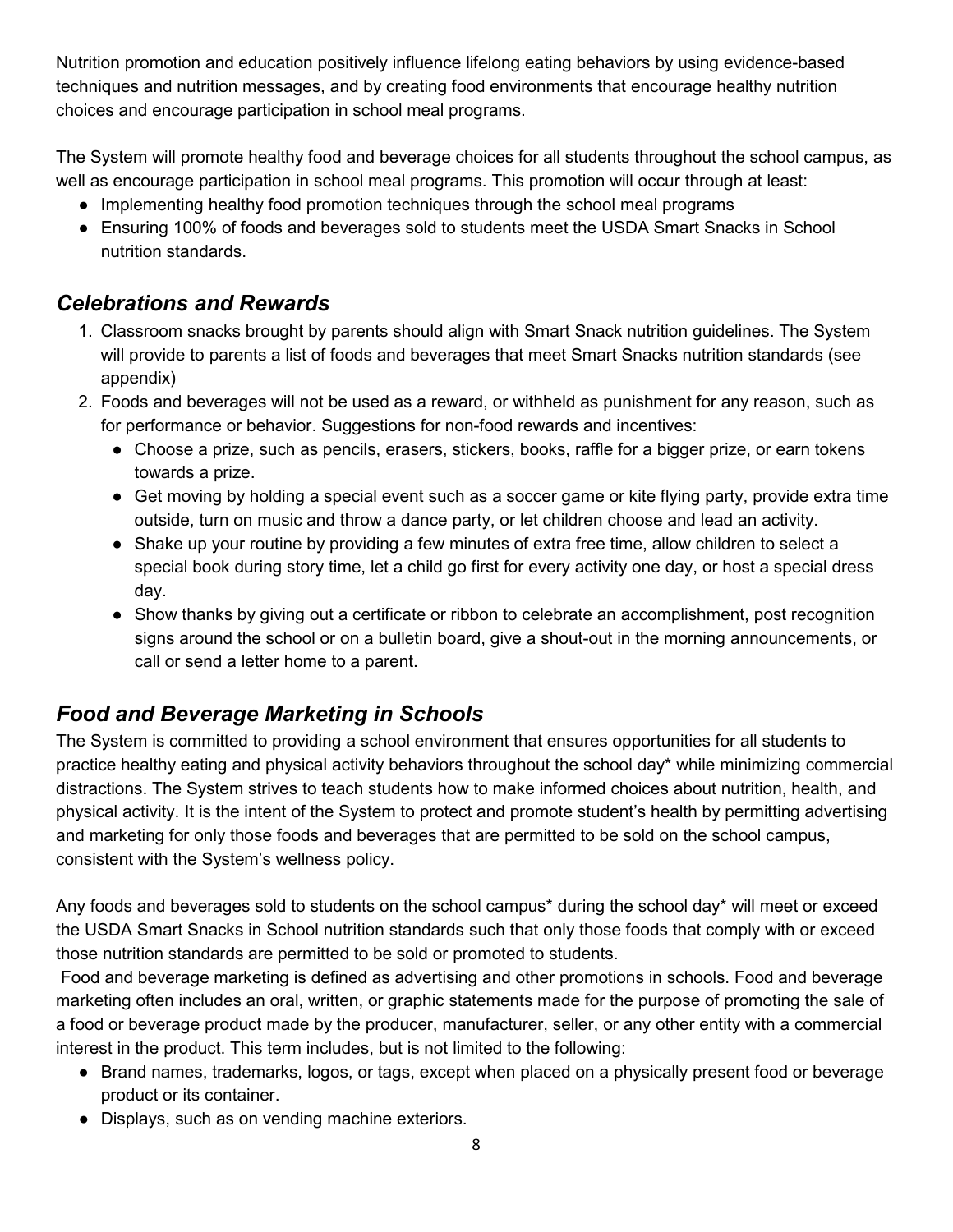- Corporate brand, logo, name, or trademark on school equipment, such as marquees, message boards, scoreboards, or backboards (Note: immediate replacement of these items are not required; however, systems will replace or update scoreboards or other durable equipment when existing contracts are up for renewal or to the extent that is in financially possible over time so that items are in compliance with the marketing policy.)
- Corporate brand, logo, name, or trademark on cups used for beverage dispensing, menu boards, coolers, trash cans, and other food service equipment; as well as on posters, book covers, pupil assignment books, or school supplies displayed, distributed, offered, or sold by the System.
- Advertisements in school publications or school mailings.
- Free product samples, taste tests or coupons of a product, or free samples displaying advertising of a product.

#### **Nutrition Education**

The System will teach, model, encourage, and support healthy eating.

- Promote fruits, vegetables, whole-grain products, low-fat and fat-free dairy products, and healthy food preparation.
- Emphasizes caloric balance between food intake and energy expenditure (promotes physical activity/exercise);
- Link to school meal programs, cafeteria nutrition promotion activities, other school foods and nutritionrelated community services;

# <span id="page-9-0"></span>**V. Physical Activity**

Children and adolescents should participate in 15 - 60 minutes of physical activity a day. A substantial percentage of student's physical activity can be provided through a school physical activity program. This reflects strong coordination and synergy across all of the components: quality physical education as the foundation; physical activity before, during and after school; staff involvement and family and community engagement and the system is committed to providing these opportunities. School will ensure that these varied physical activity opportunities are in addition to, and not as a substitute for, physical education.

Physical activity during the school day (including but not limited to recess, classroom physical activity breaks or physical education) will not be used for or withheld as behavior punishment. Infrequent exceptions may be permitted on a case by case basis. The guideline does not include participation on sports teams that have specific academic requirements. After school, summer and enrichment programs will encourage periods of physical activity for all participants.

To the extent practicable, the System will ensure that its grounds and facilities are safe and that equipment is available to student to be active. The System will conduct necessary inspections and repairs.

# *Physical Education*

The System will provide students with physical education, using an age-appropriate, sequential physical education curriculum consistent with national and state standards for physical education. The physical education curriculum will promote the benefits of a physically active lifestyle and will help students develop skills to engage in lifelong healthy habits, as well as incorporate essential health education concepts. The curriculum will support the essential components of physical education.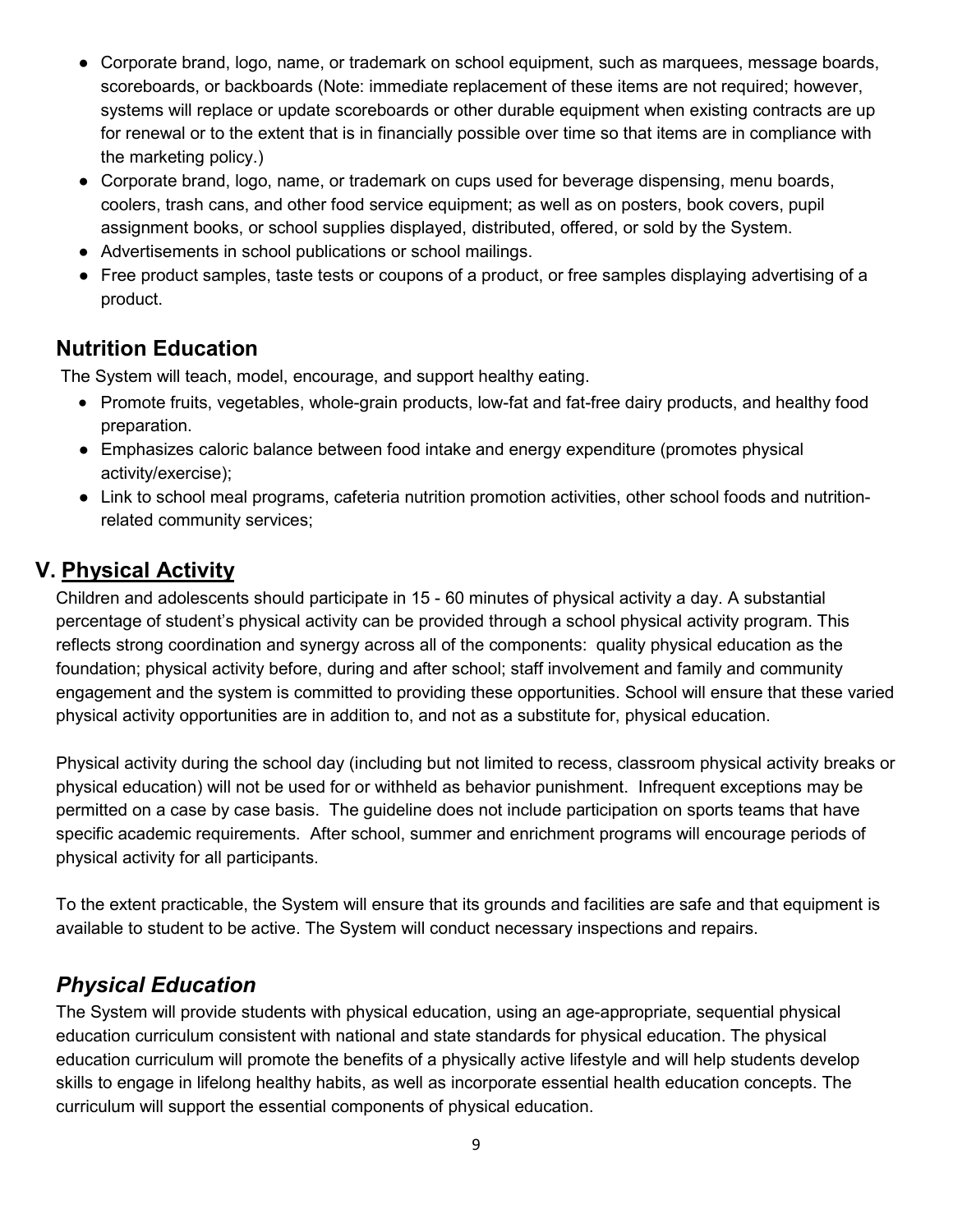All students will be provided equal opportunity to participate in physical education classes. All System **elementary students grade K-6** will receive physical education for at least 60 minutes per week throughout the school year. 50-60% of the time will be spent doing moderate to vigorous physical activity.

All junior high students are required to take  $\frac{1}{2}$  unit per academic year. High school are required to take the equivalent of one academic semester of physical education.

The Physical Education Curriculum aligns with SD Physical Education Standards and be taught by highly qualified physical education teachers.

# *Recess (Elementary)*

All elementary schools offer at least 15 - 35 minutes of recess on all days during the school year (this policy may be waived on early dismissals or late arrival days). If recess is offered before lunch, schools will have the appropriate hand-washing facilities and /or hand-sanitizing mechanisms located just inside/outside the cafeteria to ensure proper hygiene prior to eating and students are encouraged to use these mechanisms before eating.

**Outdoor recess** is offered when weather is feasible for outdoor play. Students will be allowed outside for recess except when outdoor temperature is below zero air temp or wind-chill, during storms with lightening or thunder, or at the discretion of the building administrator based on his/her best judgment of safety conditions.

Recess will complement, not substitute, physical education class. Recess monitors or teachers will encourage students to be active.

#### *Classroom Physical Activity Breaks (Elementary and Secondary) - Optional*

The System recognizes that students are more attentive and ready to learn if provided with periodic breaks when they can be physically active or stretch. Thus, students will be offered periodic opportunities to be active or to stretch throughout the day on all or most days during a typical school week. Schools recommend teachers provide short (3-5 minute) physical activity breaks to students during and between classroom time. These physical activity breaks will complement, not substitute, for physical education class, recess, and class transition periods.

#### *Active Academics - Optional*

Teachers will incorporate movement and kinesthetic learning approaches into "core" subject instruction when possible (science, math, language arts, social studies and others) and do their part to limit sedentary behavior during the school day.

Teachers will serve as role models by being physically active alongside the students whenever feasible.

#### *Before and After School Activities - Optional*

The System offers opportunities for students to participate in physical activity either before and/or after the school day (or both) by offering physical activity in before and after school care, and interscholastic sports.

#### *Active Transport*

The System will support active transport to and from school, by encouraging behaviors such as walking or biking and engaging in the activities below.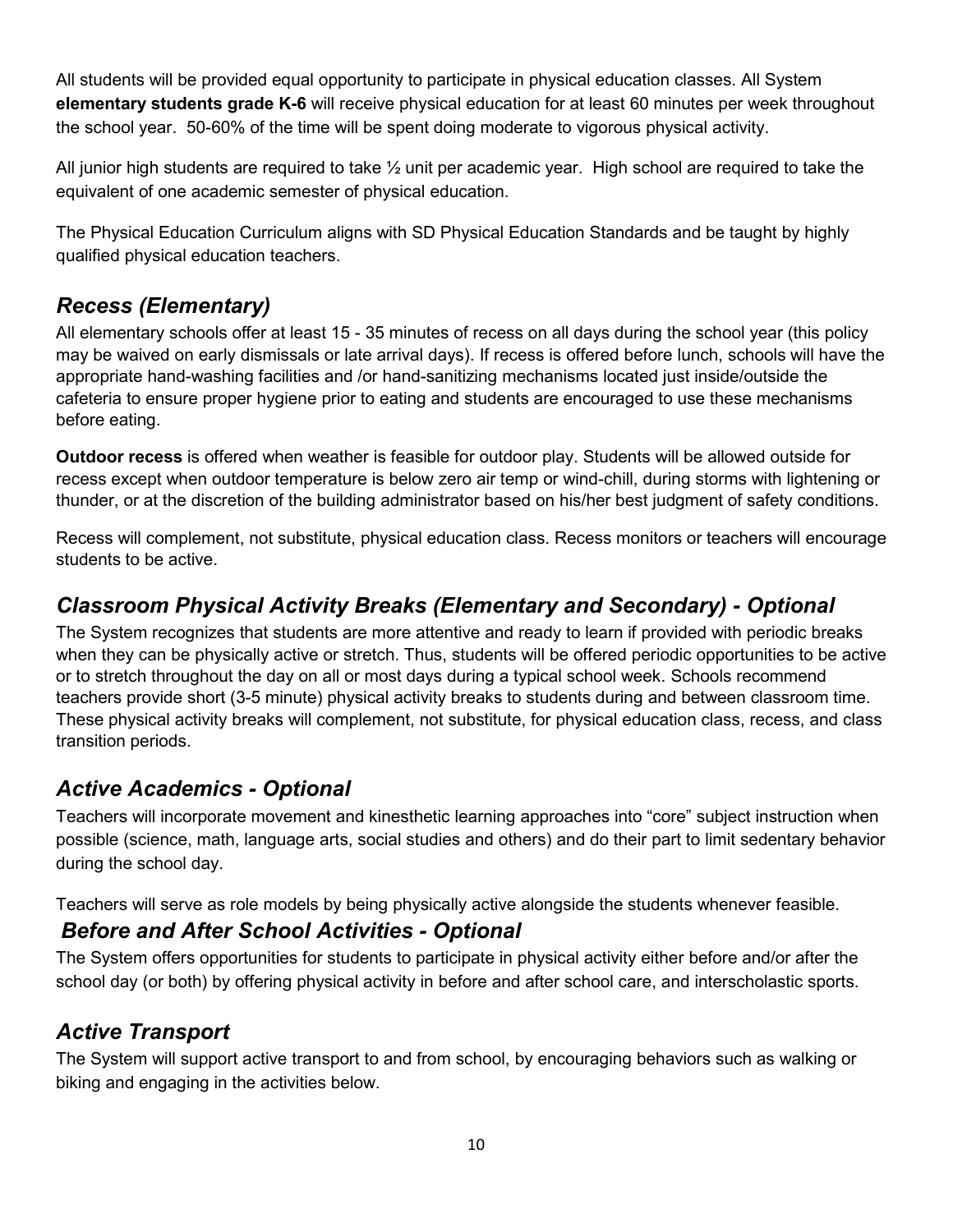- Encourage activities such as participation in International Walk to School Week, National walk and Bike to School Week
- Secure storage facilities for bicycles and helmets
- Instruction on walking/bicycling safety provided to students
- Promote safe routes program to students, staff, and parents via newsletters, websites, local newspaper
- Use crossing guards
- Use crosswalks on streets leading to schools

# <span id="page-11-0"></span>**VI. Mental Health**

Bishop O'Gorman Catholic Schools believes in promoting positive mental health and self-care for all students and staff. We are committed to providing support to students and staff through a variety of means outlined below.

# *Students*

# **Staff Qualifications and Professional Development**

All School Counselors will be certified with the state as a School Counselor having met the minimum requirements of licensure as defined by the state of South Dakota. All school counselors will adhere to the code of ethics as defined by the American School Counselor Association.

# **Large Group Setting**

- All students will have access to a certified School Counselor in their building.
- In each elementary school students will have classroom guidance sessions twice a month for 40 minutes that are specifically designed to promote mental health.
- The junior high school offers an annual Courage retreat for all 7th grade students, and an annual spiritual retreat for all 8th grade students. Speakers invited for relevant topics as the need arises.
- The high school will utilize lunch forum speakers four times a year that will address topics of mental health, positive self-care and overall wellness. The high school also uses Awareness Day to address mental health topics.

Outside providers are brought on site when needed. The system maintains a partnership with Catholic Family Services and Lutheran Social Services.

# *Individual*

All students in the school system have access to individual counseling by the school counselor as needed. All counseling sessions are confidential and will follow the Ethical Standards of the American School Counselor Association. Counseling taking place in the school setting is meant to be brief, not long-term therapy. Counselors work with families for community referrals when long-term services are needed.

# *Staff*

• Staff are awarded one mental health day per year as outlined in the staff handbook.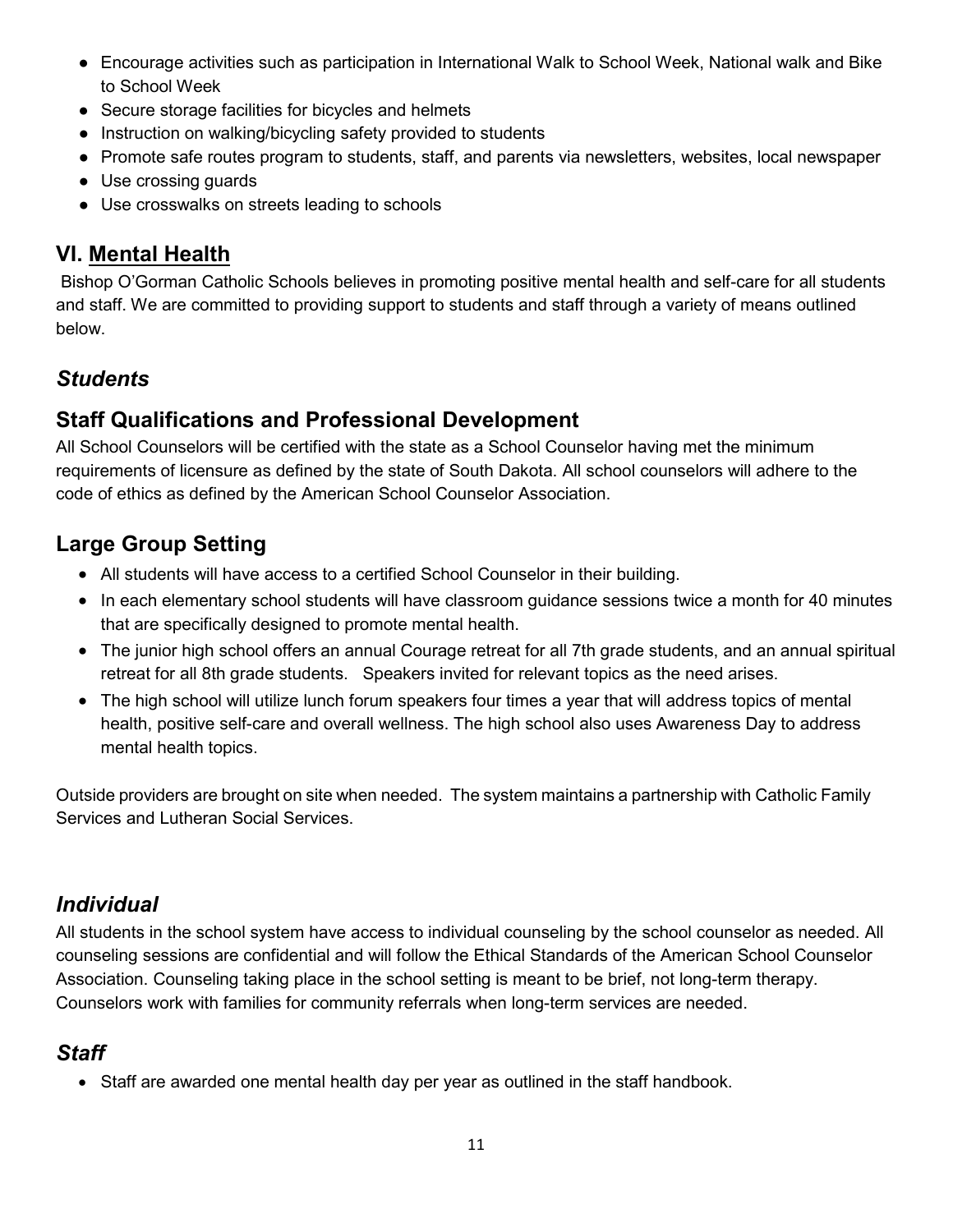• Staff also have the opportunity to participate in self-care opportunities that will be designed by the wellness committee.

#### <span id="page-12-0"></span>**VII. Other Activities that Promote Student Wellness**

The System will integrate wellness activities across the entire school setting, not just in the cafeteria, other food and beverage venues, and physical activity facilities.

All school-sponsored events will adhere to the wellness policy guidelines. All school-sponsored wellness events will include physical activity and healthy eating opportunities when appropriate.

#### *Community Partnerships*

The system will continue relationships with community partners (e.g., hospitals, universities/colleges, local businesses, etc.) in support of this wellness policy's implementation.

Existing and new community partnerships and sponsorships will be evaluated to ensure that they are consistent with the wellness policy and its goals.

# *Community Health Promotion and Family Engagement*

The System will promote to parents/caregivers, families, and the general community the benefits of and approaches for healthy eating and physical activity throughout the school year. Families will be informed and invited to participate in school-sponsored activities and will receive information about health promotion efforts.

As described in the "Community Involvement, Outreach, and Communications" subsection, the System will use electronic mechanisms (e.g., email or displaying notices on the system's website), as well as non-electronic mechanisms (e.g., newsletters, presentations to parents, or sending information home to parents), to ensure that all families are actively notified of opportunities to participate in school-sponsored activities and receive information about health promotion efforts.

Schools are encouraged to provide community access to the school's physical activity facilities outside of the normal school day and/or form city-school partnerships to institute recreation programs utilizing school facilities.

# *Staff Wellness and Health Promotion*

The local wellness committee will focus on staff wellness issues, identifies and disseminates wellness resources, and performs other functions that support staff wellness in coordination with human resources staff.

Schools in the System will implement strategies to support staff in actively promoting and modeling healthy eating and physical activity behaviors. Examples of strategies schools will use, as well as specific actions staff members can take. The System promotes staff member participation in health promotion programs and will support programs for staff members on healthy eating/weight management/mental health that are accessible and free or low cost.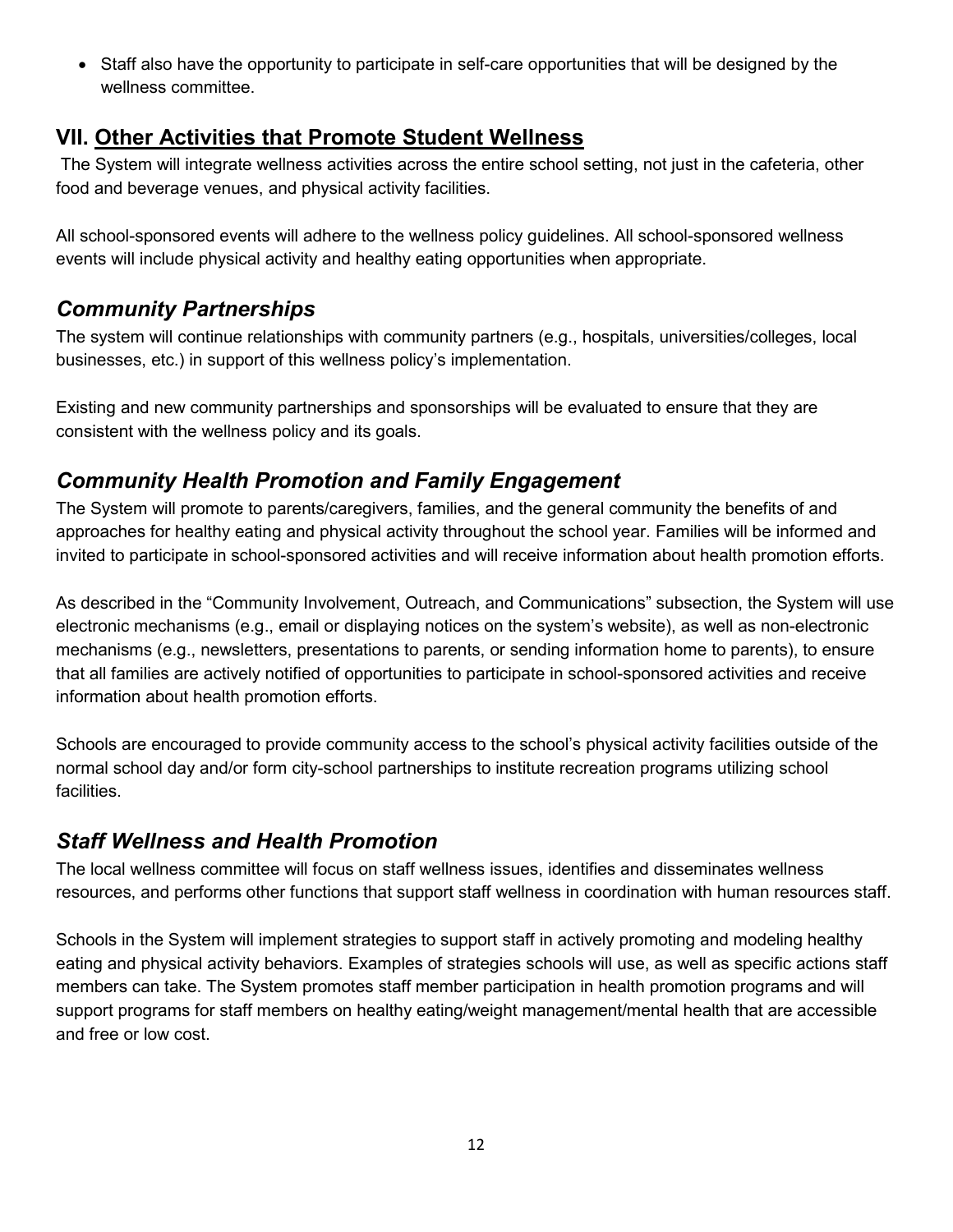School spaces and facilities will be available to students and staff before, during, and after the school day on weekends and school vacations. All faculty have access to the OGHS track and training room unless practices are being held.

#### *Professional Learning*

<span id="page-13-0"></span>When feasible, the System will offer annual professional learning opportunities and resources for staff to increase knowledge and skills about promoting healthy behaviors in the classroom and school (e.g., increasing the use of kinesthetic teaching approaches or incorporating nutrition lessons into math class). Professional learning will help System staff understand the connections between academics and health and the ways in which health and wellness are integrated into ongoing system reform or academic improvement plans/efforts.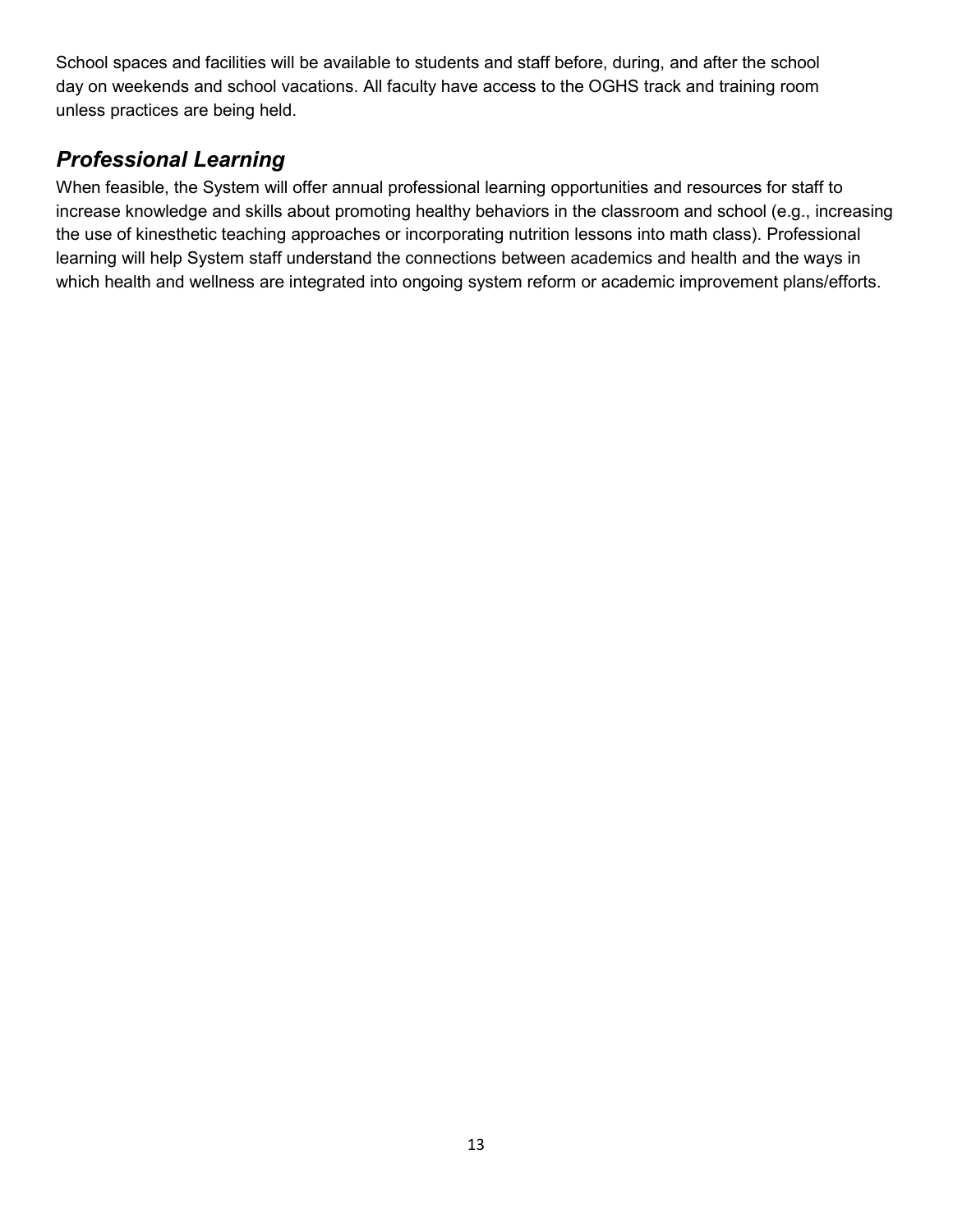#### **Glossary**

**Extended School Day** - the time during, before, and after school that includes activities such as clubs, intramural sports, band and choir practice, drama rehearsals, and more.

**School Campus** - areas that are owned or leased by the school and used at any time for school-related activities, including on the outside of the school building, school buses or other vehicles used to transport students, athletic fields and stadiums (e.g., on scoreboards, coolers, cups, and water bottles), or parking lots.

**School Day** - the time between midnight the night before to 30 minutes after the end of the instructional day.

<span id="page-14-0"></span>**Triennial** - recurring every three years.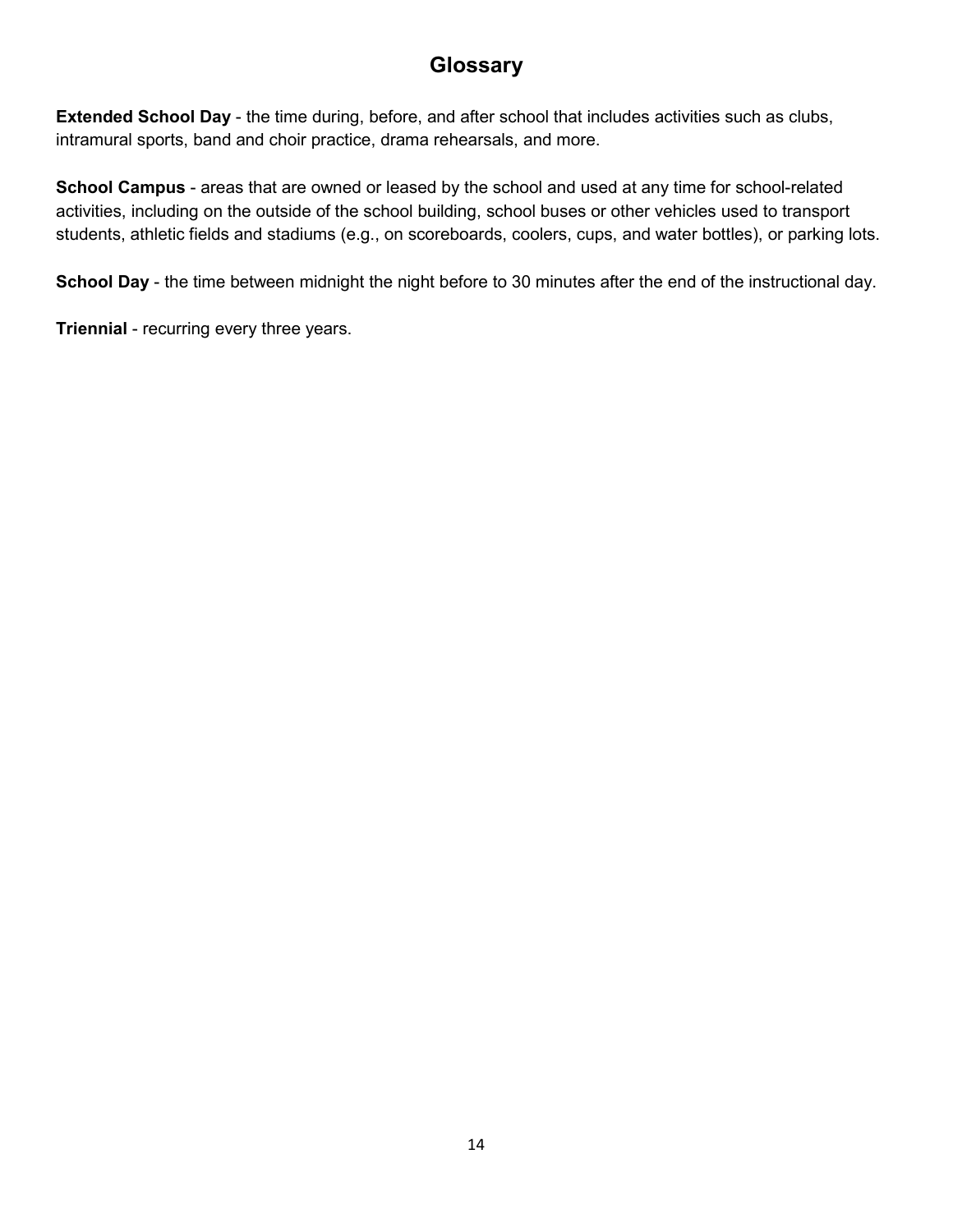# **Appendix A**

#### **Healthy Fundraising Ideas**

There are many examples of creative fundraisers that support your school or afterschool program while also supporting a healthy environment for kids. Here are a few of our favorites:

#### **Get Kids Moving**

- Host a walk-, run-, bike-, dance-, skate-a-thon or a 5k color run
- Organize a Zumba, dance or yoga night
- Visit an ice skating rink
- Hold a jump rope or hula hoop competition
- Create a team sports tournament for youth and their families
- Hold a field day at school and encourage youth and families to form teams and compete

#### **Spark Creativity**

- Host a talent show
- Hold a yard sale or auction where youth, staff and parents donate items Ask local businesses to donate:
	- $\circ$  A portion of sales of healthy menu items
	- Products or services to an auction
	- Event tickets to a raffle
- Sell school-branded promotional items such as t-shirts or water bottles
- Organize a student art or craft fair
- Hold a coin drive competition between classrooms

#### **Support Healthy Eating**

- Hold a "Taste of Your Town" event and invite local chefs to donate healthy dishes
- Sell cookbooks with healthy recipes donated from parents, students, and staff
- Host a healthy cooking class and ask a local chef to donate his/her time
- Sell healthy snacks and made by youth after school
- Create a healthy family night and invite parents to attend and enjoy a healthy meal with their children and school or program staff
- Hold a youth healthy cooking competition and ask local grocery stores to donate food to keep costs down